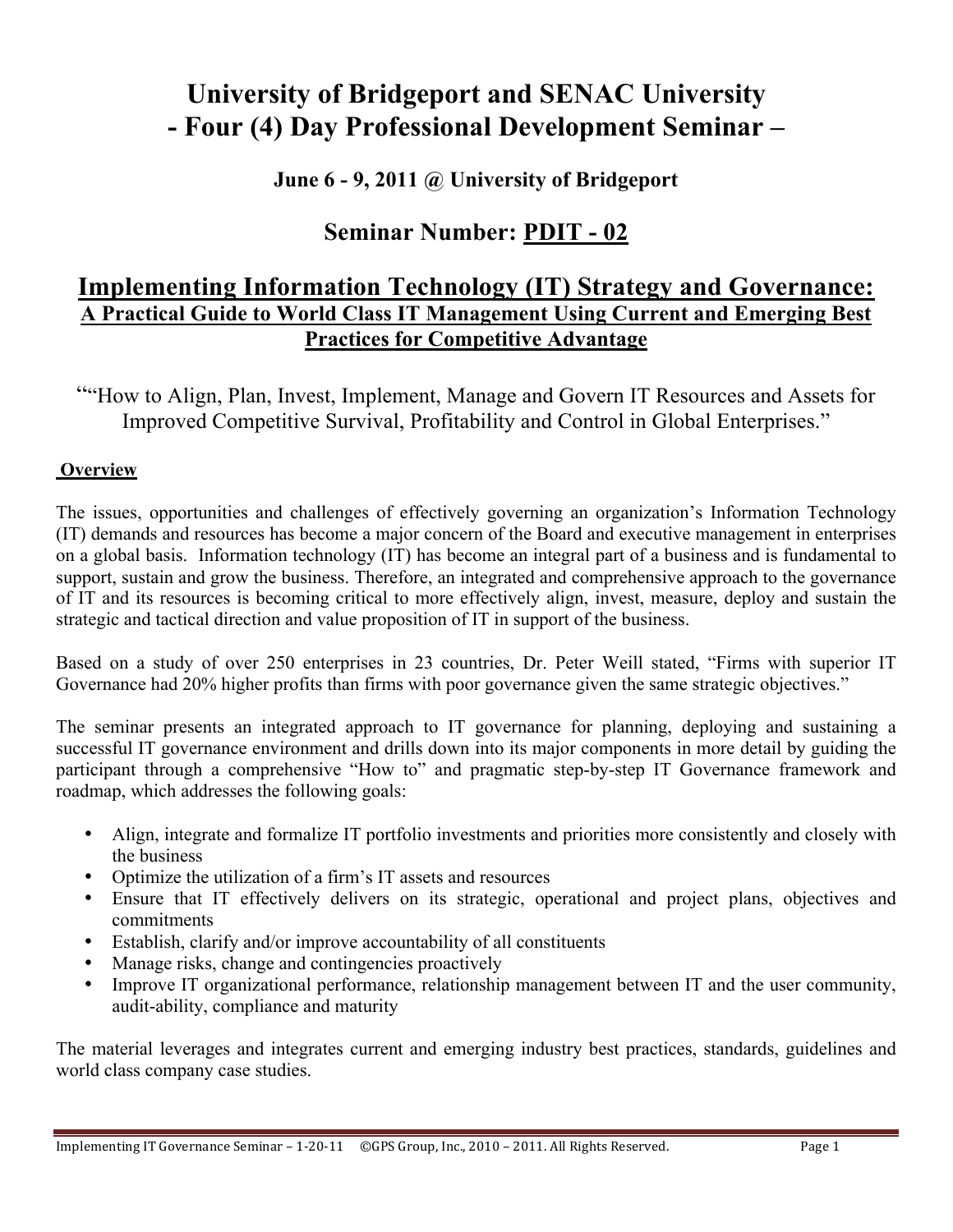The Integrated IT Governance Framework and Roadmap, illustrated below, will be covered in detail in the seminar:

## Integrated IT Governance Framework & Roadmap

Identifies the Major Areas that are addressed In the Seminar on the journey to a higher level of IT Governance maturity and effectiveness



@Copyright, GPS Group, Inc., 2008-2011. All Rights Reserved.

#### **Learning Objectives**

- Analyze the issues, challenges and growing importance of IT governance as part of enterprise governance
- Develop, deploy and sustain an effective IT governance organization, culture, policy, processes, methodologies, tools and metrics
- Manage, evaluate, estimate, prioritize, fund, measure, assign and track requests for IT investments and services in a more consistent, effective and flexible manner with the business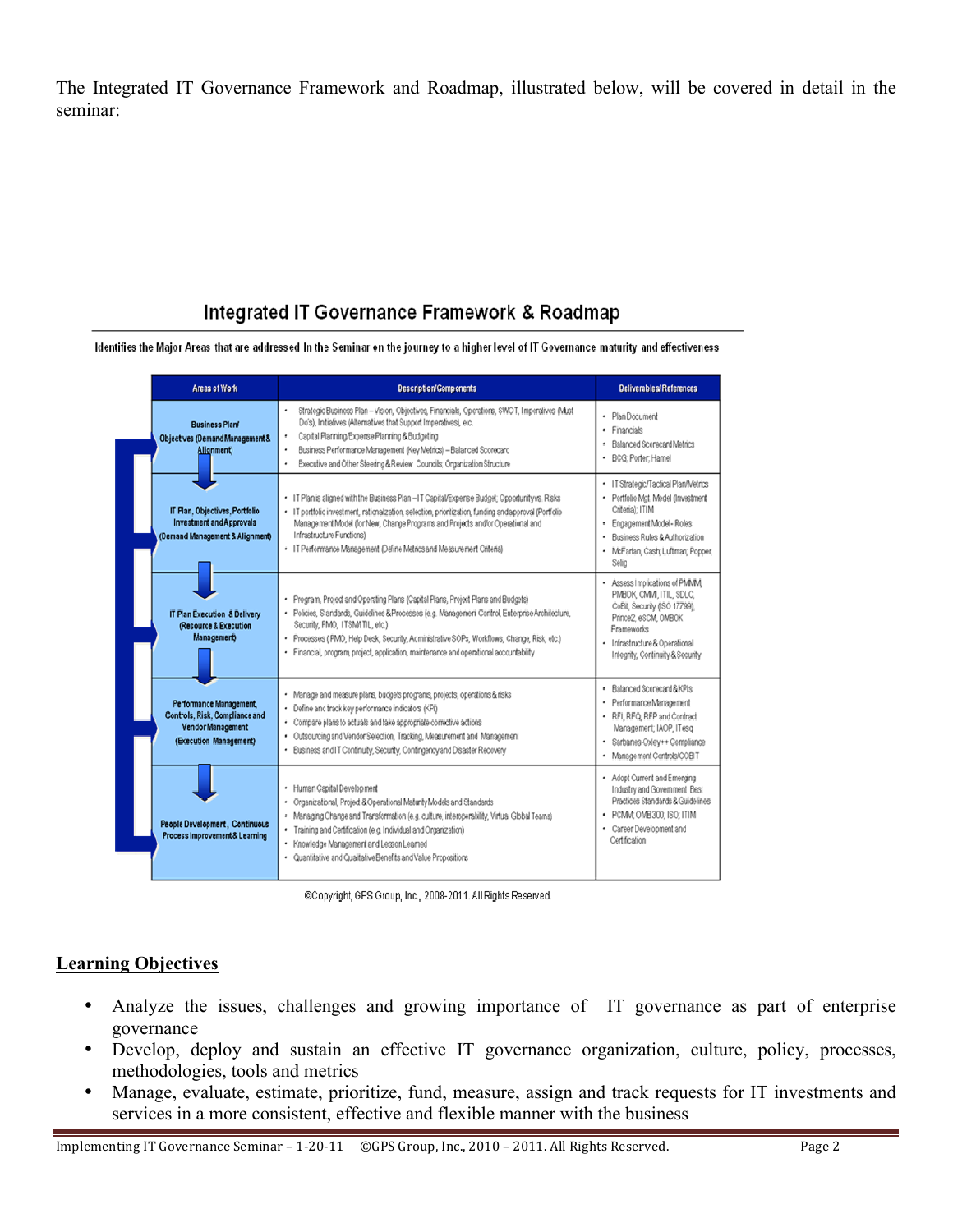- Allocate IT resources to the highest business value added activities in support of the business (e.g. portfolio investment management)
- Establish and/or improve IT decision rights, ownership and accountability
- Improve organizational performance, responsiveness, reliability , maturity and staff development
- Provide an overview of relevant current and emerging industry best practices, standards, certifications and frameworks (e.g. ITIM, PMMM, PMBOK, CMMI, ITIL, COBIT, Prince 2, Six Sigma, select ISO standards, ITsqc(eSCM), IAOP(COP), CISA, CISM, CGEIT and others)
- Improve regulatory and legal compliance requirements in a cost effective manner

## **Key Topics Covered**

- Why IT governance? Driving forces and challenges; The Board and Executives View of IT governance; Who benefits and what are the value propositions? Growing role and importance of IT Governance as part of a superior Enterprise Governance environment
- Overview of Industry Best Practice Standards, Model and Guidelines covering some aspect of IT governance – PMBOK, PMMM, CMMI, ITIL, Security, select ISO standards, COBIT, Prince2, Six Sigma, CISA, CISM, CGEIT, ITsqc and others)
- IT Governance Framework and Roadmap; Key Governance Processes- Planning, Execution, Performance Management and Controls, Executive Steering & Governance Groups, Sourcing, People Development, Risk Assessment and Mitigation, etc.
- Principles and Practices for Business/IT Alignment Excellence; Business and IT Plans, Investment/Portfolio Management Criteria; IT Engagement Model; Balanced Scorecard, Metrics and related IT Measurements
- Principles and Practices for Program/Project Management Excellence; PM Life Cycle Phases and Templates; PM Metrics; PMO
- Principles and Practices IT Service Management Excellence; ITIL (IT Infrastructure Library V2 and V3) and its Value; Metrics; Work Flows; Business Rules; Business/IT Continuity and Disaster Recovery
- Principles and Practices of Strategic Sourcing and Vendor Management Excellence: Business Case for Sourcing, Vendor Selection, Negotiations, Contract and Agreement Types, Key Negotiations Points, Post Contract Management, Transition Planning, Exit Strategies, etc.
- Principles and Practices for Excellence in Performance Management, Controls, Risk Management and Enabling Technologies
- Lessons Learned and Critical Success factors
- Select Case Studies

### **Benefits of the Seminar**

- Apply the lessons learned from this seminar to plan, manage, deploy and sustain an effective and robust IT Governance framework and develop a successful approach for your organization
- Be exposed to select current and emerging industry and government best practices and select world class company case studies
- Sharpen and refine your knowledge, competencies and increase your value
- Reduce stress for yourself and other stakeholders
- Understand your role in the IT Governance, regardless of whether you are a Board member, CEO, CIO, CTO, manager or professional
- Help you achieve greater success in your work, regardless of whether you…
	- Know a lot about IT Governance
	- Know very little about IT Governance
	- Are responsible for developing, enforcing and/improving some aspect of IT Governance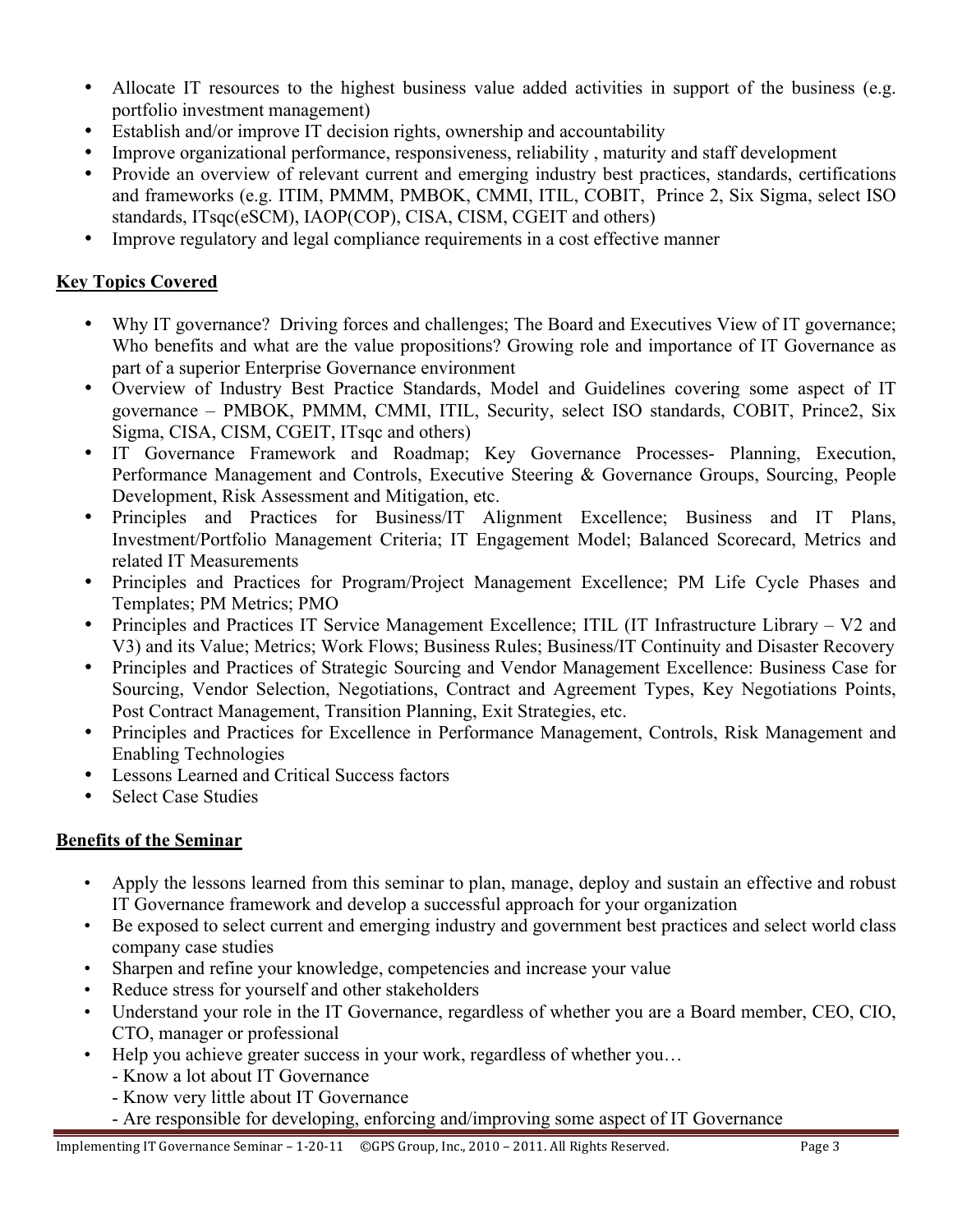Answer as many questions as the allotted time will allow

## **Required Course Material**

1. Gad J. Selig, **IT Governance Courseware PowerPoint Workbook,** GPS Group, Inc, Fairfield, CT, 2010. 2. Gad J. Selig, **Implementing IT Governance: A Practical Guide to Global Best Practices in IT Management,** Van Haren Publishing, 2008, ISBN # 978-90-8753-119-5

### **Meet the Instructor**



**Dr. Gad J. Selig, PMP, COP Founder and Managing Partner, GPS Group, Inc. & Associate Dean, Business Development and Outreach, University of Bridgeport E-mail: gjselig@optonline.net or gadselig@bridgeport.edu**

Dr. Selig is the Associate Dean for Business Development and Outreach in the Graduate Studies and Research Division of the University of Bridgeport in collaboration with Connecticut Innovations. He is also the Director of the new CTech IncUBator @ University of Bridgeport.

Formerly, he was the Director, MS in Technology Management and Dual Graduate Business and Engineering Degree Programs. He earned degrees from City, Columbia, and Pace Universities in Economics, Engineering, and Business. He has authored four books and over 70 articles, chapters in books, conference proceedings and presentations. He is a dynamic and popular in demand speaker at industry conferences and corporate events in the U.S. and abroad.

Dr. Gad J. Selig is Managing Partner and founder of GPS Group, Inc., a consulting, research and education firm that focuses on strategic marketing and growth, business and technology transformation, new product development, product management and innovation, IT strategy and governance, program/project management and strategic sourcing issues and opportunities. Select clients include Fortune 500 companies and government agencies such as: ATMI, Air Products & Chemicals, Bank General of Luxembourg, Bridgeport Hospital, BlueShield of California, Bristol-Myers Squibb, Cendant, Cigna, Columbia University Graduate School of Business, CA (Computer Associates), Daston Corp., First Energy (GPU Telecomm.), Fuji Film, USA, GE Aircraft Engines, IAOP, Intel, GSA's Federal Technology Services, JPMorganChase, Keyspan Energy (National Grid), Peoples United Bank, Sprint (Nextel), Purdue Pharma, Robbins-Gioia, Syracuse University, Starwood Hotels and Resorts, TDK and Verizon.

Dr. Selig has thirty+ years of diversified domestic/international executive, management and consulting experience with both Fortune 500 and smaller organizations in multiple industries. His experience includes: marketing, sales, planning, operations, business development, mergers and acquisitions, general management (with full P & L responsibility), systems/network integration, strategic sourcing and outsourcing, MIS/CIO, electronic commerce, product development, project management, business process transformation, governance and entrepreneurship.

Dr. Selig is a Board member of the CTech IncUBator @ University of Bridgeport and has been a Board member of Telco Research, BIS Group, LTD. and AGS. He is a member of: the Academy of Management, Society for Information Management (SIM), Project Management Institute (PMI), ASEE, IAOP and ISACA. He holds a Top Secret Clearance with the U.S. Federal Government.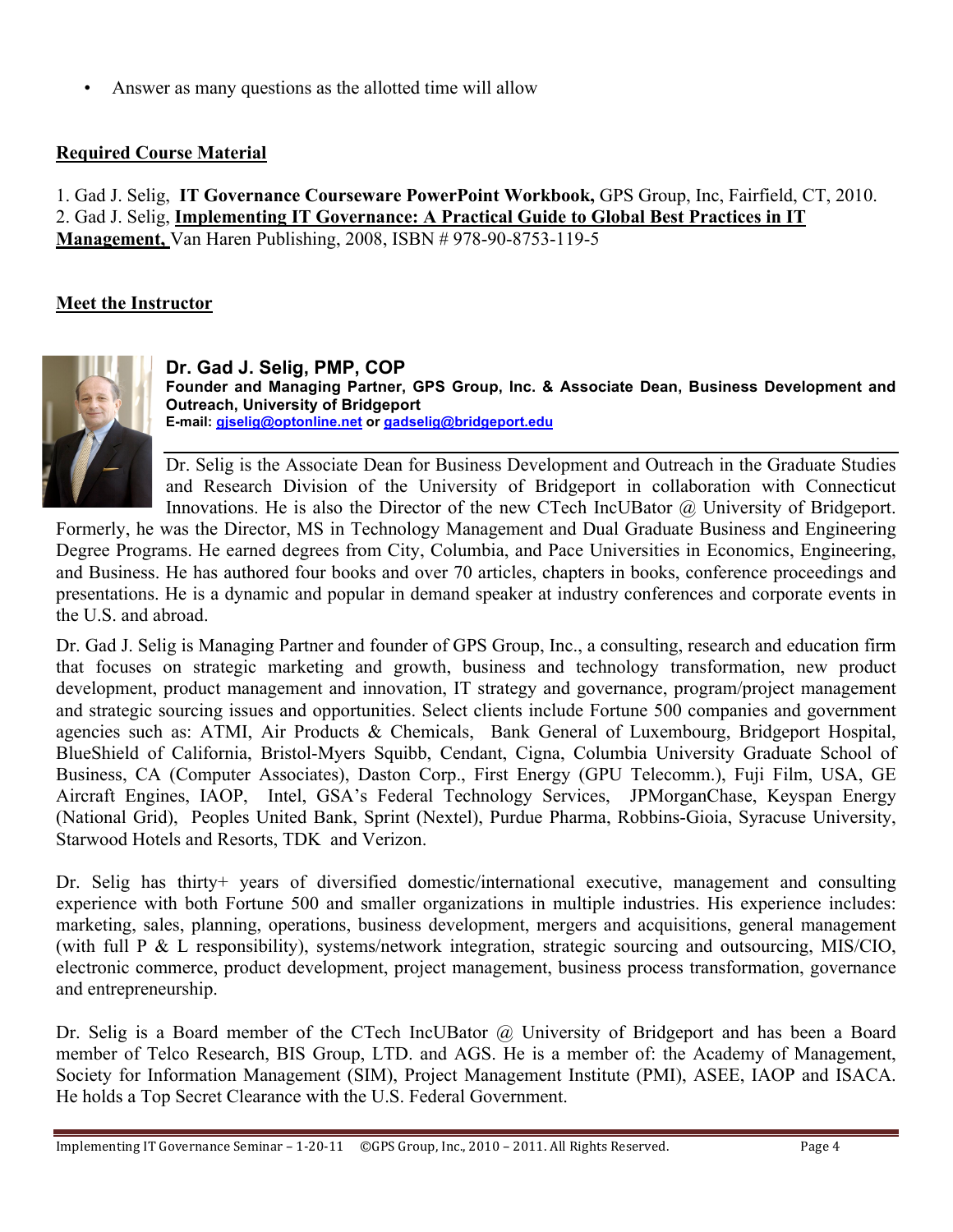#### **Introductions – 9 - 9:30AM**

#### **Executive Summary – 9:30 - 10:30AM**

- **-** Objectives
- **-** Why Do Organizations Need an IT/Business Governance Policy and Process?
- The Board and CEO Roles in IT Governance
- **-** Executive's View of IT
- **-** Strategic Value Proposition Alternatives for Corporate Focus
- **-** Definition and Purpose of IT Governance
- **-** Enterprise Governance & IT Governance
- **-** Key IT Resources and Functions to be Managed
- **-** IT Governance Assessment Maturity Model
- **-** Three Critical Pillars of IT Governance
- **-** Key IT Governance Strategy and Resource Decisions
- **-** Integrated IT Governance Framework and Roadmap
- **-** Key Governance Roles, Responsibilities, Accountability & Decision Categories
- **-** IT Governance Decision Rights
- **-** Business and IT Demand Management Classifications
- **-** Balanced Score Card for Business and IT
- **-** Leadership and Other Prerequisites for Creating a Successful IT Governance Program

#### **Break – 10;30AM – 10:45AM**

#### **Executive Summary (Continued) – 10:45AM – 12:00Noon**

- **-** How Much Governance is Required? When is Enough, Enough?
- **-** Results of Ineffective IT governance Can Be Devastating
- **-** Strategic IT Investment Alternatives
- **-** Essential Skills and Competencies Needed to Make IT Governance Successful
- **-** Key Components of Managing Change Proactively
- **-** Avoiding Implementation Pitfalls
- **-** Enabling Technologies to Improve IT Governance
- **-** A Generic Governance Process Improvement Model
- **-** A First Step Understand Current Maturity of IT Governance and Its Major Components
- **-** Steps in Making IT Governance Real
- **-** Future State of IT Governance A Blueprint
- **-** Summary

#### **Lunch – 12Noon -1PM**

#### **2.0 Integrated IT Governance Framework and Roadmap – 1:00PM – 2:30PM**

- **-** Objectives
- **-** Benefits of Using an Integrated IT Governance Framework
- **-** Integrated IT Governance Framework and Roadmap
- **-** Select Examples of Current and Emerging Business/IT Strategy and Governance Best Practice Reference Models, Frameworks and Standards
- **-** Summary

#### **Break – 2:30 – 2:45PM**

#### **3.0 Business/IT Alignment Excellence – 2:45 – 4PM**

- **-** Objectives
- **-** The Board's Role in Driving Business/ IT Alignment
- **-** Principles of Aligning IT to the Business More Effectively
- **-** Business and IT Plan Integration Flow
- **-** Business and IT Strategy Development Framework and Outline
- **-** Business & IT Strategic Plan Outline, Cycle & Integration
- **-** IT/Business Alignment , Portfolio Management, PM/SDLC and Operations Triangle
- **-** The Five Stages of IT Investment (Portfolio) Management Maturity
- **-** Strategic IT Investment Portfolio Alternatives
- **-** IT Engagement (Relationship) Model
- **-** Manufacturing Company Business/IT
- Strategic/Annual and Project Plan Alignment Process **-** Summary
- **-** Case Study Global Insurance Company

#### **Summary - Day 1 – 4PM - 4:30PM**

Interactive Work Session

### *Class Schedule – Day 2*

#### **Questions and Discussion – Day 1:9:00AM – 9:30 AM**

#### **4.0 Program/Project Management (PM) Excellence – 9:30 – 10:30AM**

- **-** Objectives
- **-** Value Propositions of PM from Leading **Organizations**
- **-** Principle for Achieving Excellence in Program/Project Management
- PM Maturity Assessment Model
- **-** Linking IT/Business Plans to PM and Beyond
- PM Life Cycle Phases, Components and Key Templates
- **-** IT Demand Management Gate Process Flow and Project Selection and Prioritization Criteria
- **-** Fast Track versus Complex PM Initiatives (Scalable and Flexible Processes)
- **-** PM Governance and Escalation Framework
- **-** PM Metrics & KPIs Mandatory and Discretionary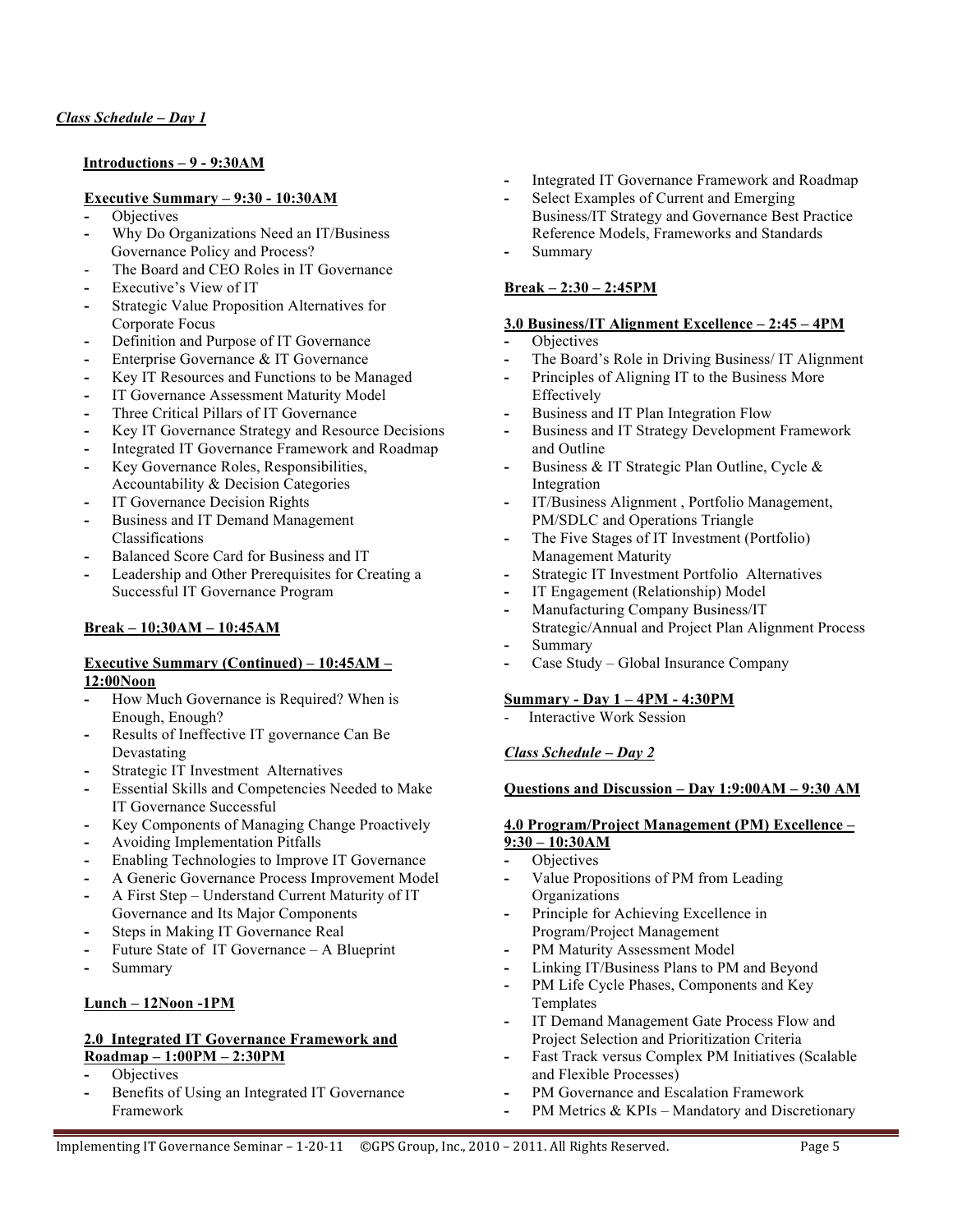- **-** The Roles of the Program Management Office (PMO) & Company Example
- **-** Case Study Financial Services Company

#### **Break 10:30AM – 10:45AM**

#### **4.0 Program/Project Management (PM) Excellence (Continued) - 10:45AM – 12 Noon**

- SAP Case
- IT Governance Case Financial Services
- Overview PM Best Practice Companies
- Essential Skills for PM
- The Major Causes of Project Management Failure
- The Cost of PM Failure
- Program/Project Type Scale Matrix
- Illustrative PM Organization Global Organization
- Summary
- Case Study SAP Manufacturing Company

#### **Lunch - 12 Noon – 1PM**

#### **5.0 IT Service Management (ITSM) Excellence (includes ITIL V2 & V3) – 1:00PM – 2:30PM**

- Objectives
- **-** Principles for Achieving IT Service Management and Excellence
- **-** Benefits of IT Service Management
- **-** What is ITIL and Why is ITIL Different?
- **-** The ITIL Value Proposition Company Examples
- **-** ISO/IEC 20000 IT Service Management
- **-** ITIL Framework Overview of V2 Processes
- **-** ITIL Framework Overview of V3 Phases, Processes & Functions
- **-** Steps in Making ITSM & ITIL Real

#### **Break – 2:30PM – 2:45PM**

#### **5.0 IT Service Management (ITSM) Excellence (includes ITIL) (Continued) - 2:45PM – 4PM**

- ISO 17799 & ISO 27000 IT Security
- IT Service Management Assessment Maturity Model & Ranking Matrix
- Select ITSM Metrics, including SLAs
- Potential Issues with ITIL
- Starting an ITIL Initiative Where to Begin?
- Enabling Technology Attributes for ITSM & ITIL
- Summary
- Case World Class Consumer Goods Company

#### **Summary - Day 2 – 4PM - 4:30PM**

- Appendix 1 – Framework for Managing Accelerated Change and Transformation

#### *Class Schedule – Day 3*

#### **Questions and Discussion – Day 2 – 9:00AM – 9:30 AM**

#### **6.0 Strategic Sourcing, Outsourcing and Vendor Management Excellence** - **9:30 – 10:30AM**

- Objectives
- The Changing Nature of Work
- **-** The IT Balancing Dilemma
- **-** The Modular Corporation
- **-** The Global Sourcing Market and Key Vendors and Clients
- **-** Strategic, Value and Delivery/Execution Questions for Sourcing
- **-** Major Outsourcing Trends, Drivers, Issues and Challenges
- **-** Differences Between Domestic and Off Shore Deals
- **-** Strategic
- **-** Sourcing Life Cycle Roadmap
- **-** Select Sourcing Models Pros & Cons

#### **Break -10:30AM -10:45AM**

#### **6.0 Strategic Sourcing, Outsourcing and Vendor Management Excellence (Continued) – 10:45AM – 12:00Noon**

- **-** Outsourcing Views –From a Vendor and Customer Perspective
- **-** The Sourcing Business Case
- **-** RFIs, RFQs and RFPs
- **-** Vendor Selection Process Flow
- **-** Key Vendor Evaluation Criteria
- **-** Major Negotiations and Contracting Pointers
- **-** Potential Sourcing Risks and Mitigation
- **-** Key Governance Roles, Processes and KPIs
- **-** Transition Management and Checklist
- **-** Exit Strategies
- **-** Do's and Don'ts of Outsourcing
- **-** Summary Steps in Vendor/Outsourcing Selection, Contract Negotiations and Management
- **-** Case Study Manufacturing Company

#### **Lunch - 12 Noon – 1PM**

#### **7.0 Performance Management, Management Controls Risk Management &Enabling Technologies – 1:00PM – 2:30PM**

#### **Objectives**

- **-** Principles for Achieving Performance Management, Management Control and Risk Management Excellence
- **-** What Key Performance Indicators Should Be Tracked?
- **-** Linking Critical Success Factors to Key Performance Indicators
- **-** Governance Calendar and Balanced Scorecard
- **-** Select Examples of KPIs & Dash Boards in Support of IT Governance & Its Major Components